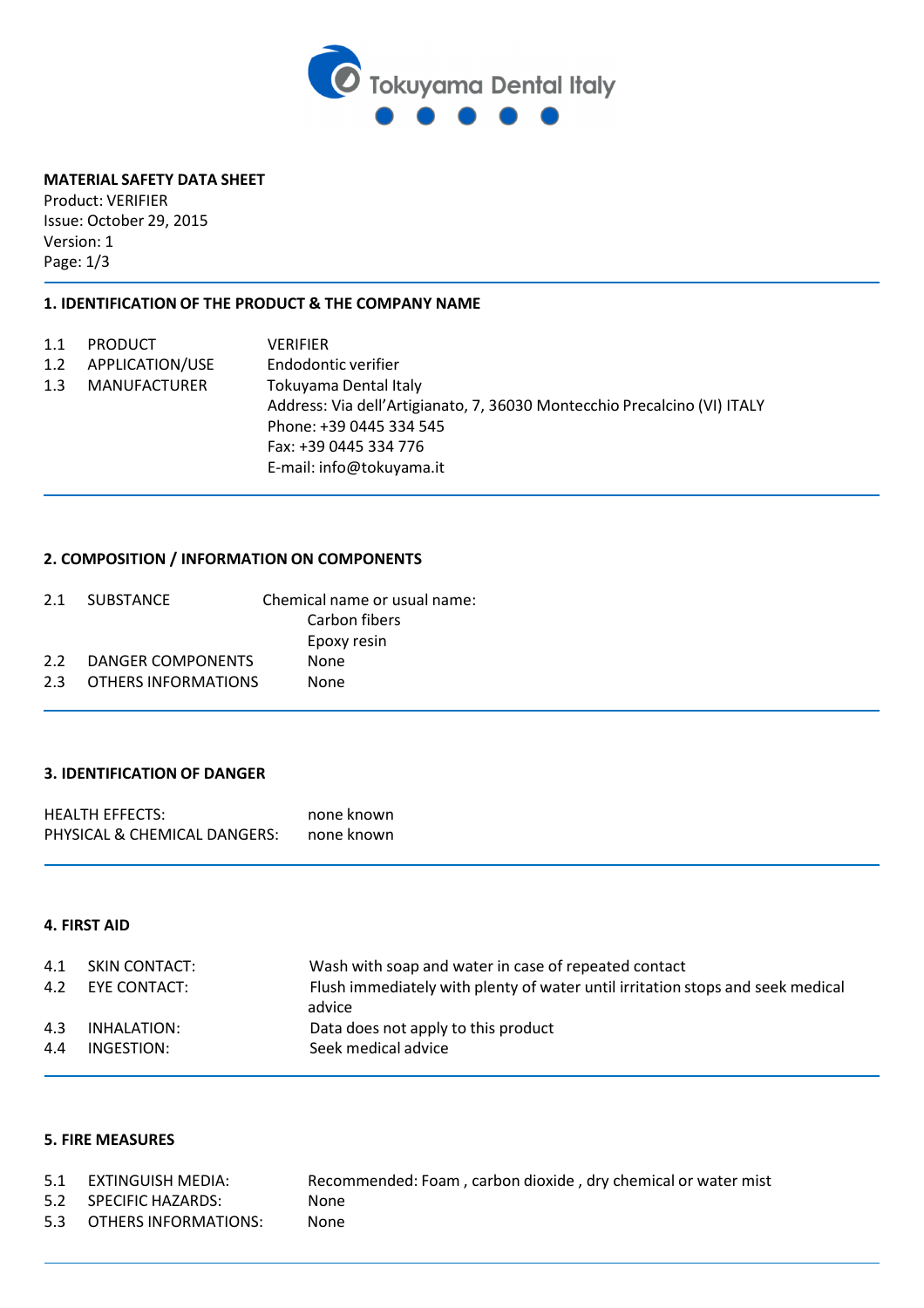

# **MATERIAL SAFETY DATA SHEET**

Product: VERIFIER Issue: October 29, 2015 Version: 1 Page: 2/3

## **6. MEASURES IN CASE OF ACCIDENTAL DISPERSION**

| Follow the instructions in section 8<br>MEASURES FOR THE PROTECTION OF THE ENVIRONMENT: |  |
|-----------------------------------------------------------------------------------------|--|
| due to small amount dispose as ordinary waste contact local regulatory authority        |  |
| Recuperation: not applicable Elimination: Dispose of in accordance with local           |  |
|                                                                                         |  |
|                                                                                         |  |
| Only for professional use, all handling to take place in well-ventilated areas.         |  |
| No special recommendation. Store reserve in their box or another one at 2-28 °C         |  |
| The identified uses for this product are detailed in Section 1.2.                       |  |
|                                                                                         |  |
|                                                                                         |  |
|                                                                                         |  |
| Powder processing: The Producer Industry recommended exposure                           |  |
|                                                                                         |  |
|                                                                                         |  |
|                                                                                         |  |
| Avoid breathing dust while cutting; wear mask or cutting under liquid-                  |  |
| spray, eye protective measures: wear safety glasses during treatment                    |  |
|                                                                                         |  |

### **9. PHYSICAL & CHEMICAL PROPERTIES**

| 9.1 | Information basic physical and chemical Property |                       |
|-----|--------------------------------------------------|-----------------------|
|     | ASPECT:                                          | Solid                 |
|     | COLOR:                                           | Black.                |
|     | ODOR:                                            | <b>Odourless</b>      |
|     | <b>STATUS CHANGE:</b>                            | 117 °C                |
|     | <b>DENSITY:</b>                                  | Not determinated      |
|     | <b>VISCOSITY</b>                                 | Not applicable        |
|     | SOLUBILITY:                                      | In water: not soluble |
|     | рH                                               | Not applicable        |
|     | <b>FLASH POINT</b>                               | Not applicable        |
|     | OTHER:                                           | None                  |